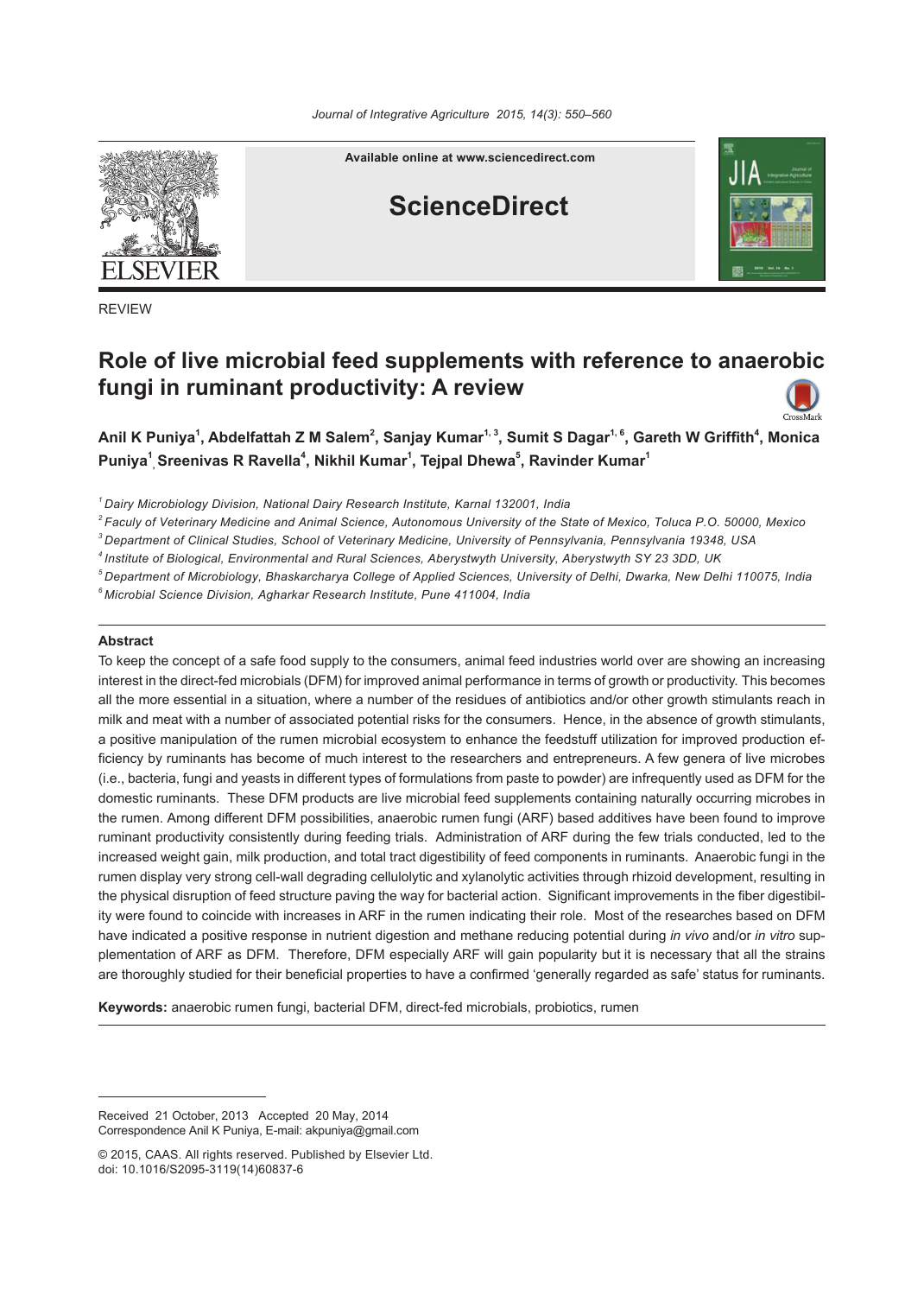# **1. Introduction**

Improved ruminant health and performance has always remained a primary objective of people associated with livestock production. Several compounds have been used to improve ruminant performance either by manipulation of the rumen environment (e.g., sodium bicarbonate) or by directly altering the composition and metabolic activities of the rumen microbes (e.g., ionophores). But, with the growing concerns towards the use of antibiotics and other growth stimulants in the ruminant feed industry, more emphasis has been given to increase public awareness, disease prevention and use of other natural growth promoters like direct-fed microbials (DFM). DFM are the mono or mixed cultures of live microbes which when fed to the host, exert beneficial health effects by improving its gastrointestinal tract microbial balance (Elghandour *et al*. 2014a, b, 2015). Aside from improving the digestibility and performance of the ruminants, DFM detoxify toxic compounds to modulate immune system and maintain gut peristalsis and intestinal mucosal integrity (Chaucheyras-Durand and Duran 2010; Sandri *et al.* 2014). The term DFM is different from "Probiotic" in a sense that it is only restricted to the use of "live, naturally occurring microbes" (Yoon and Stern 1995; Kenney 2013; Krehbiel *et al.* 2003). For domestic ruminants like cattle and buffaloes, yeasts and aerobic fungi have been successfully used to increase growth rate and production efficiency. But, nowadays use of anaerobic fungi is emphasized because of its ability to produce wide array of enzymes that can even degrade the lignified walls of plant cells. Many factors like infections, improper food, environmental conditions and ingestion of antibiotics have been described that result in imbalance of intestinal microflora of ruminants. For many years, studies related to supplementation of microbial feed additive in the diet for the improvement of health are under progress. Nowadays, there are growing evidences that DFM may be useful in managing conditions like irritable bowel syndrome, lactose intolerance, chronic liver disease, pancreatitis and even certain forms of cancers. The mechanisms suggested for the action for DFM include colonization of the lower intestine, thereby limiting the growth of any potential pathogens through 'competitive exclusion' or inhibit pathogens by lowering the pH of the intestinal lumen and by producing anti-microbial proteins (bacteriocins).

This paper will cover a number of aspects related to the type of DFM, their modes of action, environmental protection using DFM, their benefits when fed to the host, etc.

## **2. Bacterial DfM**

There are many DFM based on bacteria that are commer-

cially available for use in ruminant diets with more specific applications. Most of the DFM bacteria are lactic acid bacteria with lactobacilli being the most dominant microflora, followed by the bifidobacteria, enterococci and bacilli. Among lactobacilli, *Lactobacillus acidophilus* is the most commonly used in DFM (Abdel-Aziz *et al*. 2015; Elghandour *et al*. 2015b). Most bacterial-based DFM are probably beneficial because they have effects in the lower gut and not in the rumen. For example, *L*. *acidophilus* produces lactic acid, which may lower the pH in small intestines, and inhibit the growth of pathogenic microbes. Early research with DFM was focused on ruminants which are either stressed or have immature microbial ecosystems in their guts (Vandevoorde *et al.* 1991) like milk fed young calves, calves being weaned or cattle being shipped (Jenny *et al.* 1991).

#### **2.1. Modes of action**

In ruminants, mode of action of feeding bacterial DFM is variable, which emphasizes the need for greater understanding of underlying mechanisms. Research conducted to determine the potential mode of action of bacterial DFM has most often used the rodent models. Bacterial DFM have been reported to modify the balance of intestinal microbes, adhere to intestinal mucosa and prevent pathogen adherence or activation, influence gut permeability, and modulate immune function are discussed below.

**Competitive attachment**Early research (Jones and Rutter 1972) suggested that attachment to the intestinal wall was important for pathogenic strains of *Escherichia coli* to induce diarrhea. It is believed that the attachment supports proliferation and reduces peristaltic removal of organisms. Bacterial DFM could compete with pathogens for the sites of adherence on the intestinal surface and thus can facilitate their removal (Wisener *et al.* 2014). Adhesion is thought to be mediated either nonspecifically by physicochemical factors, or specifically by adhesive bacterial surface molecules and epithelial receptor molecules (Holzapfel *et al.* 1998).

**Antibacterial effect** Many species of lactobacilli have demonstrated inhibitory activity against pathogens. *L*. *acidophilus* has been shown to be antagonistic toward entero-pathogenic *E*. *coli*, *Salmonella typhimurium*, *Staphylococcus aureus* and *Clostridium perfringens* (Gilliland and Speck 1977). Mann *et al.* (1980) showed that the strain of *E*. *coli*, which causes illness and death when it is the sole microbial species in young lambs, could be tolerated in the presence of lactobacilli. Hydrogen peroxide produced by lactobacilli appears to be partially responsible for the antagonistic interaction (Gilliland and Speck 1977). Different reports suggest that antimicrobial proteins and/ or bacteriocins either mediate or facilitate antagonism by *L*. *acidophilus* (Gilliland and Speck 1977; Barefoot and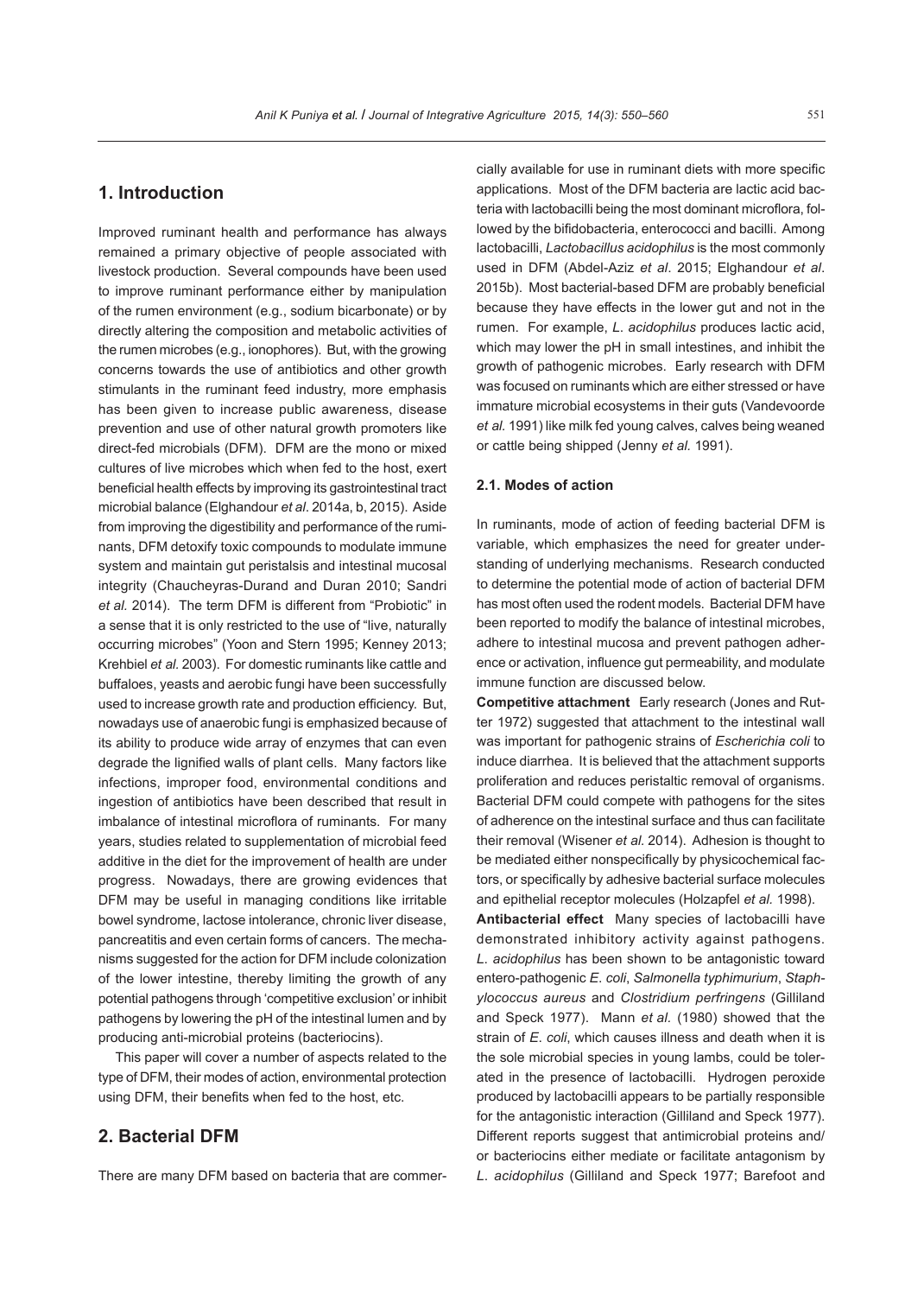Klaenhammer 1983). However, because of the presence of proteolytic enzymes, their importance might be limited. In addition, Walsh *et al.* (2012) suggested that DFM should not be considered as viable alternatives to in-feed antibiotics in a pathogen challenge situations.

**Immune response**Bacterial DFM have been shown to affect the innate, humoral and cellular arms of the immune system. Oral administration of lactobacilli generally result in an augmentation of innate immune responses (i.e., enhanced phagocytosis and natural killer cell activity), as well as an elevated production of immunoglobulin A (IgA) and a decrease immunoglobulin E (IgE) production in animals (Erickson and Hubbard 2000; Isolauri *et al.* 2001). However, influence of DFM on cytokine production and T and B cell responses show mixed results depending on the strain, dose and duration of feeding DFM, as well as the type of tissues and cells analyzed. Furthermore, some species of probiotics appear to be capable of altering the immunomodulatory effects exerted by other species. For instance, *L*. *reuteri*  DSM12246 was shown to potentially suppress *Lactobacillus casei* induced production of IL-6, IL-12, and TNF-*α* in dendritic cells (Christensen *et al.* 2002), suggesting that the composition of bacterial DFM administered should be considered. Qiu *et al.* (2012) indicated that supplementation with the DFM also regulated in energy re-partitioning to the immune system and an increase in antibody production independent of changes in whole body metabolism or growth performance. Therefore, bacterial DFM also show promise as immune modulators, although, more research is needed to determine the underlying mechanisms.

#### **2.2. Effect on ruminant performance**

**Pre-ruminant calves**Generally, the importance of feeding DFM to neonatal livestock has been to establish and maintain normal intestinal microbes rather than as a production stimulant. In the neonate, the microbial population of the gastrointestinal tract (GIT) is in transition and extremely sensitive. Abrupt environmental or dietary changes may cause shifts in the microbial population of the GIT which often leads to an increased incidence of diarrhea in calves (Sadine 1979). In terms of ruminant production systems, the efficacy of bacterial DFM has been studied most extensively in the neonatal dairy calf. Bacterial DFM, such as species of *Lactobacillus*, *Enterococcus*, *Streptococcus*, and *Bifidobacterium* have been studied in young calves and the data have been reviewed. For dairy calves, rapid adaptation to solid feed by accelerating the establishment of rumen and intestinal microbes and avoiding the establishment of entero-pathogens, which often results in diarrhea, is the primary goal. Feeding calves with viable cultures of species of *Lactobacillus* and *Streptococcus* has been reported to decrease

the incidence of diarrhea (Ewaschuk *et al.* 2004; Hossaini *et al.* 2010; Riddell *et al.* 2010). In addition, some studies have indicated that DFM in the diet improves weight gain, feed efficiency and feed intake (Timmerman *et al.* 2005; Adams *et al.* 2008). In an experiment by Hossaini *et al.* (2010), calves fed DFM containing *L*. *acidophilus*, *L*. *casei*, *Bacillus thermophilus*, *Enterococcus faecium* confirmed the beneficial effect of it. The decreased incidence of diarrhea might be associated with a consistently increased shedding of *Lactobacillus* (Gilliland *et al.* 1980; Jenny *et al.* 1991; Abu-Tarboush *et al.* 1996) and an inconsistent decreased shedding of coliforms (Bruce *et al.* 1979) in feces in response to supplements of *Lactobacillus*.

Performance response is likely not important early in the pre-ruminant's life when enteric disease is most prevalent. Improved health and reduction in the incidence or severity of diarrhea, though difficult to measure for statistical analysis, is most likely a more important response. As suggested by Newman and Jacques (1995), more experiments that include detailed information about the microbial supplement, and fecal culture data from scouring experimental animals are needed to determine the usefulness of microbial supplements in neonatal calves.

**Lactating ruminants**Modern day intensive production systems, especially with high producing dairy cows and buffaloes involve the feeding of high levels of concentrate in order to meet the metabolic demand for high milk yield. Feeding high levels of concentrate often lead to metabolic dysfunction and eventually rumen acidosis; especially under conditions of poor methods of feeding and/or composition of diets. The goal of the nutritionist, when implementing high concentrate feeding is to maximize performance and efficiency, while keeping digestive disturbances such as the rumen acidosis within acceptable limits through good nutritional management. Theoretically, a number of approaches can be followed to control the incidences of the rumen acidosis. One approach is to inhibit the growth of lactic acid producing bacteria such as *Streptococcus bovis* and *Lactobacillus* species through the use of feed supplements such as ionophores (Callaway and Martin 1997). Another approach is to use DFM such as *Megasphaera elsdenii*, a lactic acid utilizer, to regulate lactic acid levels in the rumen. Experimentally, there have been several bacteria that have potential as DFM for ruminants but have not been commercialized for different reasons. For example, *M*. *els*denii is the major lactate-utilizing organism in the rumen of adapted cattle fed high grain diets. However, when cattle are abruptly shifted from a high-forage to high concentrate diet, the numbers of *M*. *elsdenii* are often insufficient to prevent lactic acidosis. Similarly, *E*. *faecium* and yeast used were of limited value for feedlot cattle already adapted to high-grain diets (Beauchemin *et al.* 2003). Erasmus *et al.*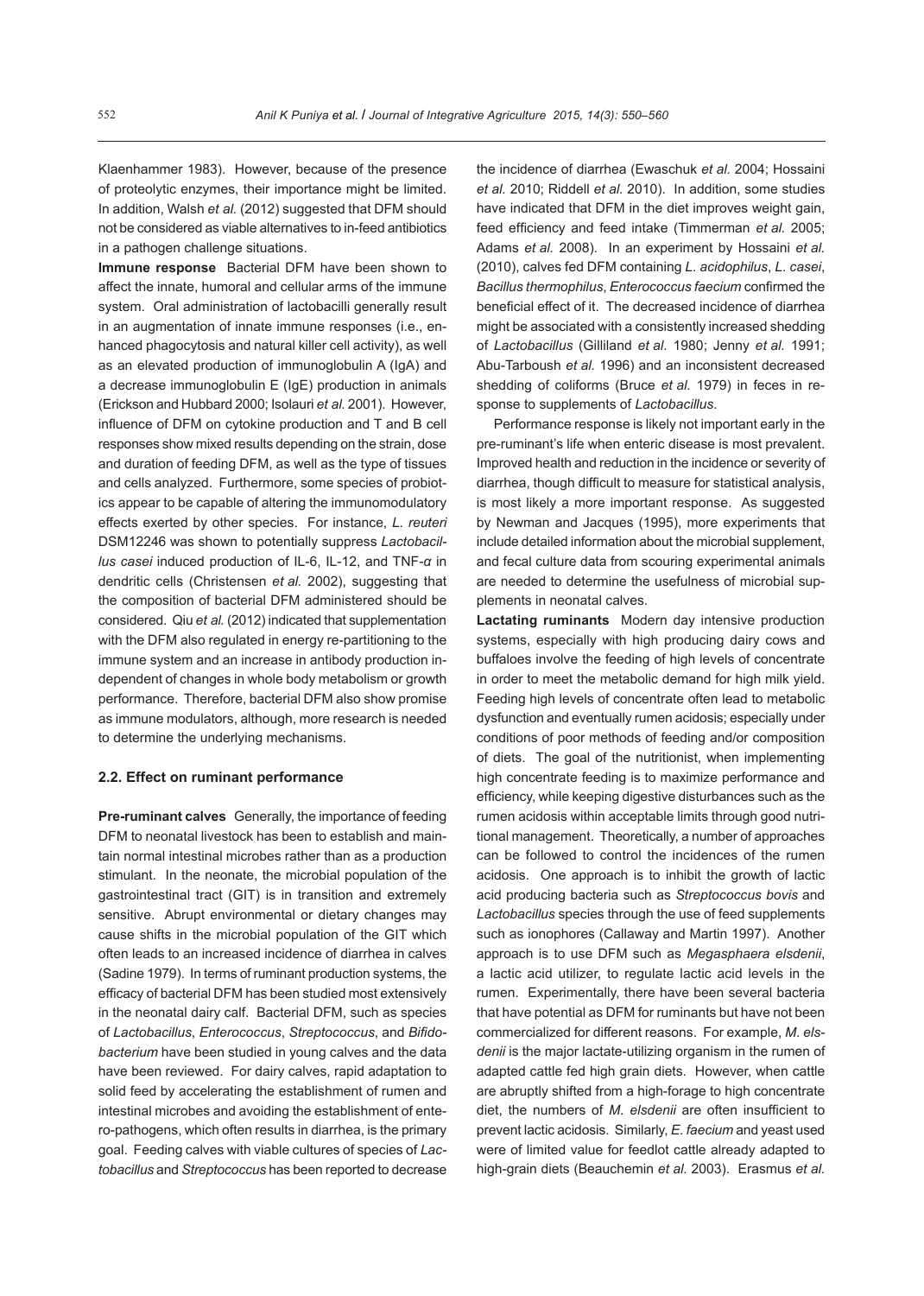(1992) and Aikman *et al.* (2008) observed an increase in milk production for a high producing group of cows when *M*. *elsdenii* NCIMB 41125 was dosed compared to the control animals. Similar results were obtained in second lactating cows (Hagg and Henning 2007), where *M*. *elsdenii*  NCIMB 41125 were dosed after calving.

Gomez-Basauri *et al.* (2001) reported 0.73 kg d–1 more milk with 0.42 kg less dry matter (DM) consumption, when cows were fed with lactic acid bacteria (*L*. *acidophilus*, *L*. *casei*, *E*. *faecium*; total lactic bacteria=109 CFU g–1) and mannan-oligosaccharide, compared to the control. Furthermore, milk yields continued to increase over time for DFM- and mannan-oligosaccharide-fed cows, whereas control cows maintained constant milk yields. On similar lines, Boyd *et al.* (2011) reported that the addition of a DFM (*L*. *acidophilus* NP51 and *Proponibacterium freudenreichii* NP24) and dietary glycerol may improve yield and digestibility for cows subject to heat stress. However, strain difference (*L*. *acidophilus* LA747 and *P. freudenreichii* PF24) may not affect the performance, diet digestibility and rumen characteristics (Raeth-Knight *et al.* 2007).

Other experiments conducted with combinations of fungal cultures and lactic acid bacteria (Komari *et al.* 1999; Block *et al.* 2000) has shown higher milk yields when lactating cows were fed with *Saccharomyces cerevisae* in combination with *L*. *acidophilus* and/or *Lactobacillus plantarum*/ *E*. *faecium*. Propionibacteria, which convert lactic acid and glucose to acetic and propionic acid, may also be beneficial if inoculated into the rumen, because higher concentrations of rumen propionate represents the energy status of the animal. These bacteria are naturally present in high numbers in the rumen of animals fed forage and medium concentrate diets. Their supplementations as DFM increased milk fat percentage and milk yield as well as improved health of prepartum and postpartum cows (Noeck and Kautz 2006; Oetzel *et al.* 2007).

## **3. Yeast and fungal DfM**

In adult ruminants, fungal DFM have mostly been selected to target the rumen compartment, which is the main site for feed digestion. The fungal feed additives and supplements have been shown to affect the rumen fermentation patterns.

#### **3.1. Mode of action**

Several reasons for improvements in rumen fermentation from feeding fungal DFM have been suggested. First, DFM exerts beneficial changes in activity and numbers of the rumen microbes. For example, the total rumen anaerobes and cellulolytic bacteria increase with fungal extracts. Beharka *et al.* (1991) reported that young calves fed *Aspergillus oryzae* fermentation extract were weaned one week earlier than the untreated calves and that supplementation increased the rumen bacteria and volatile fatty acids (VFA) concentrations. *Aspergillus* fermentation extracts (Chang *et al.* 1999) and yeast cultures (Chaucheryas *et al.* 1995) have also been shown to stimulate the rumen fungi directly, which improved fiber digestion. Feeding *S*. *cerevisiae* increased the rumen protozoa and increased NDF digestion in steers fed straw-based diets (Plata *et al.* 1994). Yeasts have also been shown to stimulate acetogenic bacteria in the presence of methanogens (Chaucheryas *et al.* 1995), which might result in more efficient rumen fermentation.

Second, fungal DFM may also prevent the accumulation of excess lactic acid in the rumen when cattle are fed diets containing highly fermentable carbohydrates. Specifically, extracts of *A*. *oryzae* stimulated the uptake of lactic acid by the rumen lactate-utilizers *Selenomonas ruminantium*  (Nisbet and Martin 1991) and *M*. *elsdenii* (Waldrip and Martin 1993) possibly by providing a source of malic acid. Increased metabolism of lactic acid should theoretically raise rumen pH and this may be one reason why DFM increased the rumen cellulolytic bacteria and improved fiber digestion (Arambel *et al.* 1987). Chaucheyras *et al.* (1995) reported that *S*. *cerevisiae* was able to prevent the accumulation of lactic acid production by competing with *S*. *bovis* for glucose and by stimulating the uptake of lactic acid by *M*. *elsdenii*, perhaps by supplying amino acids and vitamins. In contrast, added yeasts were unable to prevent acute episodes of lactic acidosis when fermentations were challenged with a diet rich in fermentable carbohydrates (Aslan *et al.* 1995). Yeast may improve rumen fermentation because they are able to scavenge excess oxygen (Newbold *et al.* 1996), creating a more optimal environment for the rumen anaerobic bacteria (Elghandour *et al*. 2014a, b). *Aspergillus* extracts may improve fiber digestion because they contain esterase enzymes (Varel *et al.* 1993).

Anaerobic rumen fungi (ARF) have also been supplemented as fungal DFM to ruminant for better utilization of fibrous feeds in terms of increased feed intake, body weight gain, enhanced milk production, and thus improved ruminant productivity (Dey *et al.* 2004; Thareja *et al.* 2006). ARF are the normal inhabitants of the rumen ecosystem. The fungi colonize the fibrous plant fragments in the rumen and penetrate plant tissues making more room for bacterial attack and thus increase the area susceptible to enzymatic attack (Dagar *et al.* 2011). The enzymes produced by ARF and their functions are shown in Table 1. These properties of ARF are suggestive of manipulation of fungal numbers for better utilization of fibrous feeds.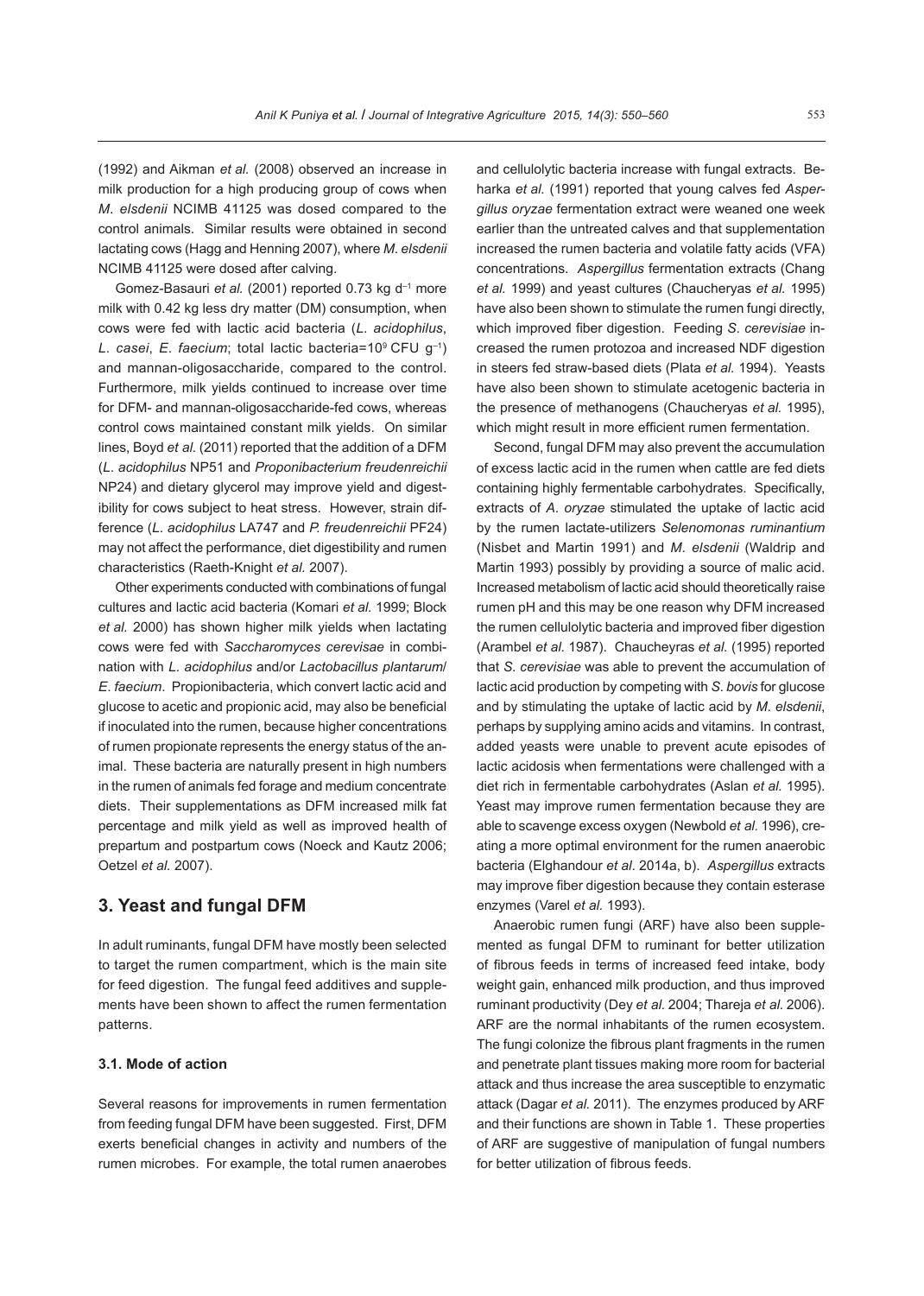| Enzymes                 | <b>Types</b>                                              | Function(s)                                                                                                                                                                                                                                                                                                                                                                                                                                                                       | Reference(s)                                                                                                                                  |
|-------------------------|-----------------------------------------------------------|-----------------------------------------------------------------------------------------------------------------------------------------------------------------------------------------------------------------------------------------------------------------------------------------------------------------------------------------------------------------------------------------------------------------------------------------------------------------------------------|-----------------------------------------------------------------------------------------------------------------------------------------------|
| <b>Esterases</b>        | p-Coumaroyl esterase<br>Feruloyl esterase                 | Cleave phenolic acid (p-coumaric and ferulic acid) Atsushi et al. (1984); Yue et al. (2009)<br>residues from the lignin hemicellulose or lignin<br>xylan complexes, loosening cell wall structures,<br>thereby allowing access to previously protected<br>polysaccharides                                                                                                                                                                                                         |                                                                                                                                               |
|                         | Acetyl esterase                                           | Acetyl xylan esterases remove acetyl group more Blum et al. (1999)<br>specifically from xylose moieties in the xylan main<br>chain                                                                                                                                                                                                                                                                                                                                                |                                                                                                                                               |
| Cellulases              | Endoglucanases<br>Exoglucanase<br>β-Glucosidase           | These act in synergy to convert cellulose to glucose. Teunissen and Op den Camp (1993);<br>Initial attack on the cellulose molecule is by the Gordon and Phillips (1998); Atanasova-<br>endo-glucanase, which cuts the linear cellulose Pancevska and Kungulovski (2008);<br>chains internally. Exo-glucanase can then act Comlekcioglu et al. (2010)<br>at these nick sites, releasing cellobiose, which is<br>in turn hydrolysed by $\beta$ -glucosidase to glucose<br>monomers |                                                                                                                                               |
| Hemicellulases Xylanase |                                                           | Degrade xylan                                                                                                                                                                                                                                                                                                                                                                                                                                                                     | Mountfort and Asher (1989); Teunissen<br>and Op den Camp (1993); Breton et al.<br>(1995); Blum et al. (1999);<br>Novotna <i>et al.</i> (2010) |
| Pectinases              | Mannase<br>Endocellular pectin Iyase<br>Polygalacturonase | Degrade manose                                                                                                                                                                                                                                                                                                                                                                                                                                                                    | Coughlan and Hazlewood (1993)<br>Kopecny and Hodrova (1995)                                                                                   |
| Proteases               |                                                           | The contribution made by protease of anaerobic Wallace and Joblin (1985)<br>fungi in degradation of dietary proteins remains<br>unclear                                                                                                                                                                                                                                                                                                                                           |                                                                                                                                               |
| Chitinases              |                                                           |                                                                                                                                                                                                                                                                                                                                                                                                                                                                                   | Sakurada et al. (1995);<br>Novotna et al. (2008)                                                                                              |

**Table 1** Enzymes produced by anaerobic rumen fungi and their functions

#### **3.2. Effect on ruminant performance**

There have been numerous studies reporting positive effects of *S*. *cerevisiae* and *A*. *oryzae* on intake and milk production of lactating cows. Supplementing diets with *S*. *cerevisiae* was shown to increase total dry matter intake (DMI), total VFA and propionic acid production, besides higher propionate concentration and decreased acetate to propionate ratio were determined in some experiments (Schingoethe *et al.* 2004; Cakiroglu *et al.* 2010; Ondarza *et al.* 2010). Higher VFA, especially propionic acid are important in terms of enhanced lactose production, milk volume and overall energy balance (Miller-Webster *et al.* 2009). Erasmus *et al.* (1992) suggested that supplementation of *S*. *cerevisiae* tended to increase microbial protein synthesis in dairy cows and significantly altered the amino acid profile of the duodenal digesta. Wohlt *et al.* (1991) suggested that supplementing yeast culture before parturition and extending through peak lactation was necessary to evaluate the effect on lactating cows. Some field reports indicate increased DMI and milk production when yeast was fed during periods of heat stress, possibly reflecting the role in aiding appetite during time of stress (Huber 1998). In beef cattle, the addition of *S*. *cerevisiae* led to an increase of live weight by 7.5% depending on the type of diet tested. Improvement can reach 13% in feedlot conditions, with diets rich in starch and sugars. Wallace and Newbold (1993) reported that responses recorded in trials in beef cattle tended to be higher with corn silage rather than with grass silage. In dairy cows, an improvement by around 4% of the milk yield, often associated with increased feed intake was generally reported and response was greater in early as opposed to mid or late lactation (Ali-Haimoud-Lekhal *et al.* 1999). *A*. *oryzae* in diets of lactating cows increased milk production, feed efficiency and tolerance to heat stress in some (Gomez-Alarcon *et al.* 1990) but not all (Higginbotham *et al.* 1993; Yu *et al.* 1997) studies.

Among microbial additives, there are evidences of definite positive relationship between ARF in the rumen and the increased voluntary intake of low digestible fibrous feeds (Ha *et al.* 1994; McAllister *et al.* 1994; Dey *et al.* 2004; Saxena *et al.* 2010). The ARF have been isolated from animals of different parts of the world providing evidence to suggest that they may have an important role in the digestion of fibrous materials in the rumen (Trinci *et al.* 1994; Tripathi *et al.* 2007b; Dagar *et al.* 2011; Ishtiyak *et al.* 2013) through substantial colonization of plant material (Edwards *et al.* 2008). Different fungal species improved digestibility of dry matter and cell wall constituents of cereal straws (Manikumar *et al.* 2004; Khattab *et al*. 2013) as well as sugarcane bagasse (Shelke *et al.* 2009) in the *in vitro* system. Incorporation of fungus increased growth rate, rumen fermentation, nutrient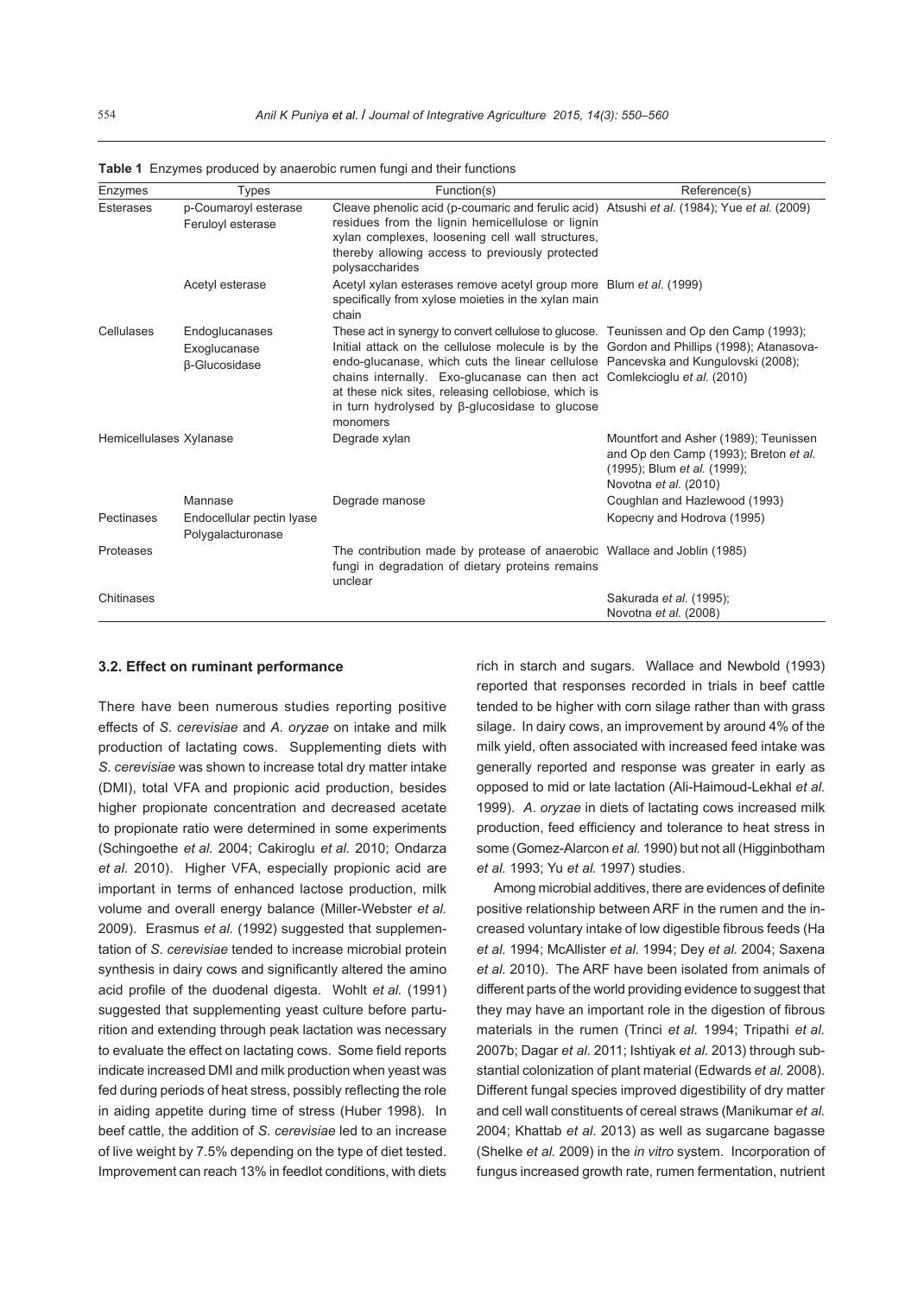digestibility and nitrogen retention in sheep (Ha *et al.* 1994), crossbred calves (Dey *et al.* 2004), buffalo calves (Sehgal *et al.* 2008), and dairy goats (Kholif *et al*. 2014). Tripathi *et al.* (2007a, b) found that administration of *Piromyces* sp. increased the growth rate, feed efficiency and nutritive value of wheat straw based ration in buffalo calves.

Experiments, where ARF were either absent or eliminated, have provided a deep insight into the contribution of fungi to fibre digestion, feed intake, rumen fermentation and overall metabolism. Ford *et al.* (1987) showed a decrease in voluntary feed intake of sheep to 49% in groups where ARF were eliminated. Removal of ARF from the rumen of sheep reduced the voluntary intake of poor quality feed to about 70% (Gordon and Phillips 1993). The addition of fungal culture *Neocallimastix* sp. R1 increased the forage intake by 35% in early weaned calves (Theodorou *et al.* 1990). In fungi-free rumen of sheep, the dosing of *Neocallimastix* sp. SLl increased the intake of straw based diet to 40% (Gordon and Phillips 1993). The elimination of ARF significantly reduced the degradation of dry matter, neutral detergent fiber, acid detergent fiber, and the activity of carboxymethylcellulase (CMCase) in sheep rumen (Gao *et al.* 2013).

An increased feed digestibility was documented, when different strains of *Neocallimastix* were dosed into the rumen of fungi-free sheep (Elliott *et al.* 1987). Paul *et al.* (2004) studied the effect of *Piromyces* sp. FNG5 on *in vivo* rumen fermentation and digestion of nutrients in buffaloes. They found an increase in total tract DMD, organic matter, neutral detergent fibre and acid detergent fibre digestibility. An increase in VFAs and enzymatic activities (CMCase, xylanase, microcrystalline cellulase, acetyl esterase, feruloyl esterase and protease) was also noticed. In addition, *Piromyces* sp. FNG5 was also found to tolerate tannic acid concentration up to 20 g L–1 (Paul *et al.* 2006), suggesting its possible application in improving fibre digestion of tannin-containing feeds. The administration of ARF into the rumen of goat increased the DMD, concentrations of ammonia, total VFA and CMCase activity. On the other hand, their elimination from sheep and goat resulted in a decreased digestibility of straw based dry matter. In absence of ARF, the concentrations of acetate, butyrate and total VFA decreased significantly in the rumen of sheep (Gao *et al.* 2008). Sehgal *et al.* (2008) studied the influence of *Neocallimastix* sp. GR1 on growth, rumen fermentation and nutrient digestion in female buffalo calves and found a considerable increase in daily weight gain and better feed efficiency of total mixed ration compared to control calves. Tripathi *et al.* (2007b) found that the DMD was the highest in group fed with *Piromyces* sp. WNG-12 than *Orpinomyces* sp. C-14 fed group. A similar pattern of increased digestibility of crude protein, cell-wall contents and average body weight gain was also observed in treatment groups. The same cultures were used to study

the digestibility of wheat straw: concentrate (50:50) based diet, effect on rumen fermentation and milk production in lactating buffalo (Saxena *et al.* 2010). An increase in milk production was recorded in the fungus fed groups. There was also an increase of 6% fat corrected milk yield per animal per day in treatment groups. A similar pattern of increase in DMD, crude protein, neutral detergent fibre, acid detergent fibre, cellulose and digestible energy were observed in fungus fed groups, extending the possibility of their use as DFM in lactating buffaloes for obtaining higher milk production, even on poor quality feed.

#### **4. Environmental protection using DfM**

Methane produced from enteric fermentation leads to loss of 6 to 15% of gross intake energy of ruminant's energy. Besides, methane, as the second most potent greenhouse gas, leads to the global warming and poses threats to the environment (Kumar *et al.* 2009, 2013a, b, 2014). Thus, the consequences of methanogenesis in the rumen are not only associated with low ruminant efficiency but also have a negative impact on the sustainability of their production. Since, the enteric fermentation emission is one of the major sources of methane; therefore, experiments were conducted using antibiotics and other chemicals for mitigating methane emissions. However, appearance of antibiotic-resistant bacteria restricts its convenient use. Moreover, the antibiotics excreted to manures without being absorbed have been scattered on the environment (Mwenya *et al.* 2006). The alternative to antibiotics is the use of DFM that include lactic acid bacteria and yeasts as they are also found to reduce methane emission (Kalmakoff *et al.* 1996; Teather and Forster 1998; Klieve and Hegarty 1999) and acetate:propionate ratio (Martin and Nisbet 1992; Gamo *et al.* 2002; Lila *et al.* 2004). Hydrogen, which is released in the rumen during fibre degradation by cellulolytic microbes like bacteria and ARF, is rapidly utilized by methanogens for its conversion to methane. On the other hand, acetogenic bacteria are also able to utilize hydrogen for acetate production; but their numbers are less in the rumen of adults. Therefore, the acetogenic bacteria could be potentially used to compete with methanogens for hydrogen utilization; thereby also preventing the energy loss occurring as a result of methane production. Chaucheyras *et al.* (1995) studied the effect of a live strain of *S*. *cerevisiae* on hydrogen utilization and acetate and methane production by an acetogen and a methanogen. They concluded that the addition of yeast cells enhanced the acetogenesis of the acetogenic strain by more than fivefold, while in absence of yeasts, hydrogen was principally used for methane synthesis. Therefore, the use of yeasts as ruminant feed additives could help reducing methane, increasing the rumen metabolism and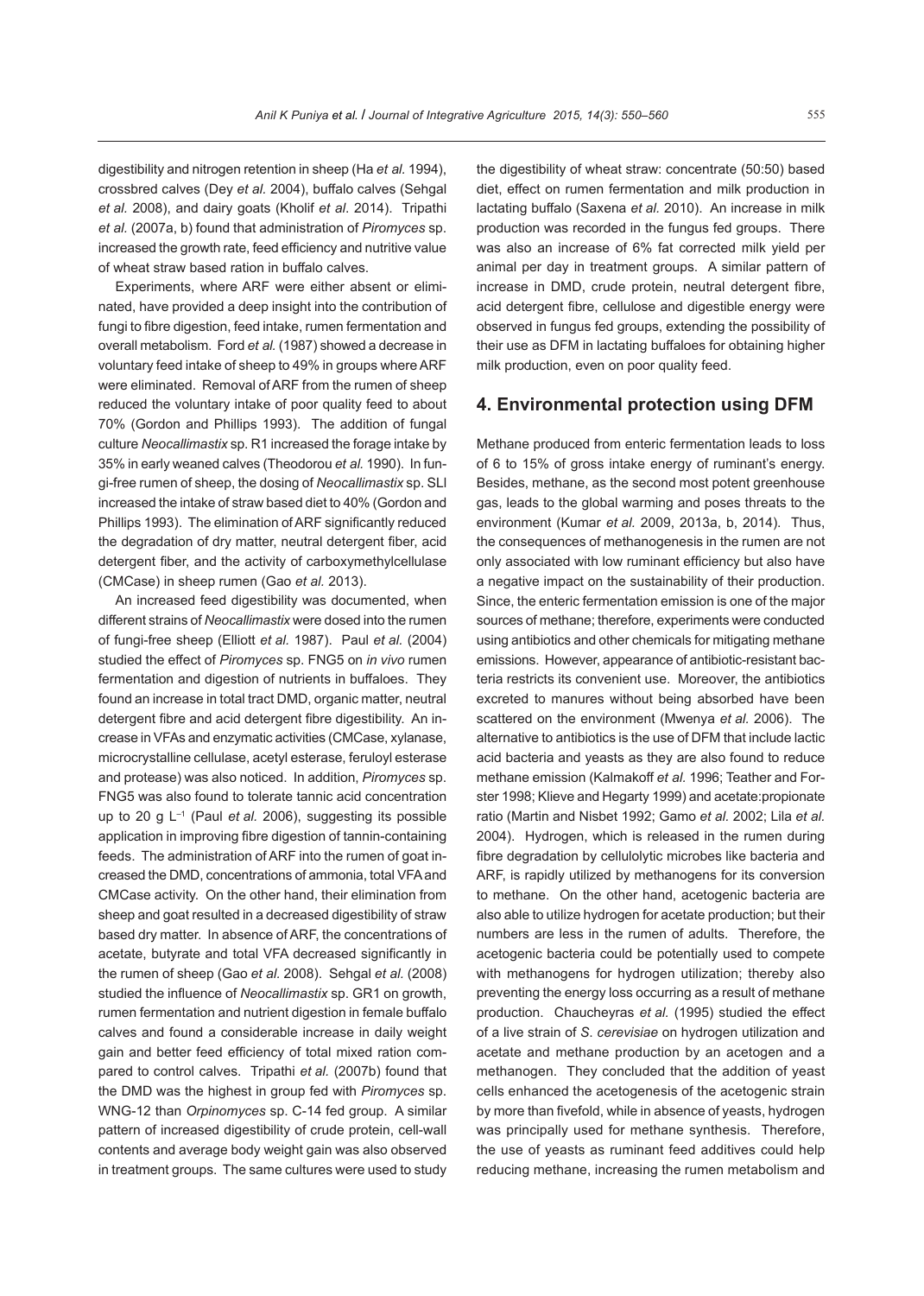hence, promoting ruminant performance and health. Lopez *et al.* (1999) also found that acetogens depressed methane production when added to the rumen fluid *in vitro* and suggested that even if a stable population of acetogens could not be established in the rumen, it might be possible to achieve the same metabolic activity using the acetogens as a daily fed feed additive. In addition, methane oxidisers can also be used as DFM. The oxidation reaction competes with the production of methane, which is a strictly anaerobic process. Methane oxidisers from gut and non-gut sources could be screened for their activity in the rumen fluid *in vitro*  and then selected methane oxidisers could be introduced into the rumen on a daily basis.

## **5. Practical applications of DfM**

There are varieties of DFMs such as powder, paste, gel, and capsules available commercially. These different forms may be mixed in feed, top-dressed, given as a paste, or mixed into the drinking water or milk replacer. However, their use must be managed effectively as viability of organism can be largely affected on interactions with chlorine, water, temperature, minerals, flow rate, and antibiotics. Bacterial DFM pastes are formulated with vegetable oil and inert gelling ingredients. Non-hydroscopic whey is generally used as a carrier for bacteria-based DFM. Fungal DFM products are formulated with grain by-products as carriers. Some DFM are developed for one-time dosing while others are developed for feeding on a daily basis. Most DFMs contain live bacteria; however, some contain only bacterial or fungal extracts or fermentation by-products. The best response can be observed during the following situations: (i) when a newborn animal acquire beneficial bacteria from environment, (ii) during weaning or dietary changes, (iii) periods of stress, i.e., shipping, vaccination, and other situations , and (iv) antibiotic therapy. The stability of DFMs is crucial because the microbes must be delivered live to the animal to be effective. For this, most DFMs require storage in a cool and dry area, away from heat, direct sunlight, and high levels of humidity. They must not only survive during processing and storage but also in the gut environment. The metabolites present in culture extracts have been suggested to be the "active" ingredients.

#### **6. Conclusion and futuristic approaches**

In light of international regulations and consumer demands to withdraw the growth-enhancing antibiotics and limiting the use of treatment related antibiotics, the DFM offer an option. For ruminants, ARF as DFM have been used successfully for improving the rumen and gastro-intestinal health, enhancing milk production, feed efficiency and daily gain in animals.

On the other hand, methanogenesis, which accounts for significant loss of ruminant's energy and increased greenhouse gases in environment, is also a major concern in the present scenario. Therefore, the use of DFM for improving production efficiency without compromising animal health and environmental sustainability is most advocated.

## **Acknowledgements**

We thankfully acknowledge the DBT-CREST fellowship 2011–12 to Anil K Puniya that greatly helped in developing the manuscript in collaboration with our overseas expert Gareth Wyn Griffith in UK and elsewhere. We also acknowledge the financial support provided under the Network Project of ICAR on 'VTCC' to carry the research further in this direction.

#### **References**

- Abdel-Aziz N A, El-Adawy M, Mariezcurrena-Berasain M A, Salem A Z M, Olivares-Pérez J, Kholif A E, Borhami B E. 2015. Effects of exogenous enzymes, *Lactobacillus acidophilus* or their combination on feed performance response and carcass characteristics of rabbits fed sugarcane bagasse. *Journal of Integrative Agriculture*, **14**, 544–549.
- Abu-Tarboush H M, Al-Saiady M Y, El-Din A H K. 1996. Evaluation of diet containing lactobacilli on performance, fecal coliform, and lactobacilli of young dairy calves. *Animal Feed Science and Technology*, **57**, 39–49.
- Adams M C, Luo J, Rayward D, King S, Gibson R, Moghaddam G H. 2008. Selection of a novel direct-fed microbial to enhance weight gain in intensively reared calves. *Animal Feed Science and Technology*, **145**, 41–52.
- Aikman P C, Henning P H, Jones A K, Potteron S, Siviter J, Carter S, Hill S, Kirton P, Szoka R. 2008. Effect of administration of *Megasphaera elsdenii* NCIMB 41125 lactate utilising bacteria in early lactation on the production, health and rumen environment of highly productive dairy cows fed a high concentrate diet. KK Animal Nutrition Internal Report. KKAN, Umbogintwini, South Africa.
- Ali-l-laimoud-Lekhal D, Lescoat P, Bayourthe C, Moncoulon R. 1999. Effect of *Saccharomyces cerevisiae* and *Aspergillus oryzae* on milk yield and composition in dairy cows: A review. *Rencontres Recherche Ruminants,* **6**, 157.
- Arambel M J, Weidmeier R D, Walters J L. 1987. Influence of donor animal adaptation to added yeast culture and/or *Aspergillus oryzae* fermentation extract on *in vitro* rumen fermentation. *Nutritional Reports International*, **35**, 433- 437.
- Aslan V S, Thamsborg M, Jorgensen R J, Basse A. 1995. Induced acute ruminal acidosis in goats treated with yeast (*Saccharomyces cerevisiae*) and bicarbonate. *Acta Veterinaria Scandinavica*, **36**, 65–68.

Atanasova-Pancevska N, Kungulovski D. 2008. Comparison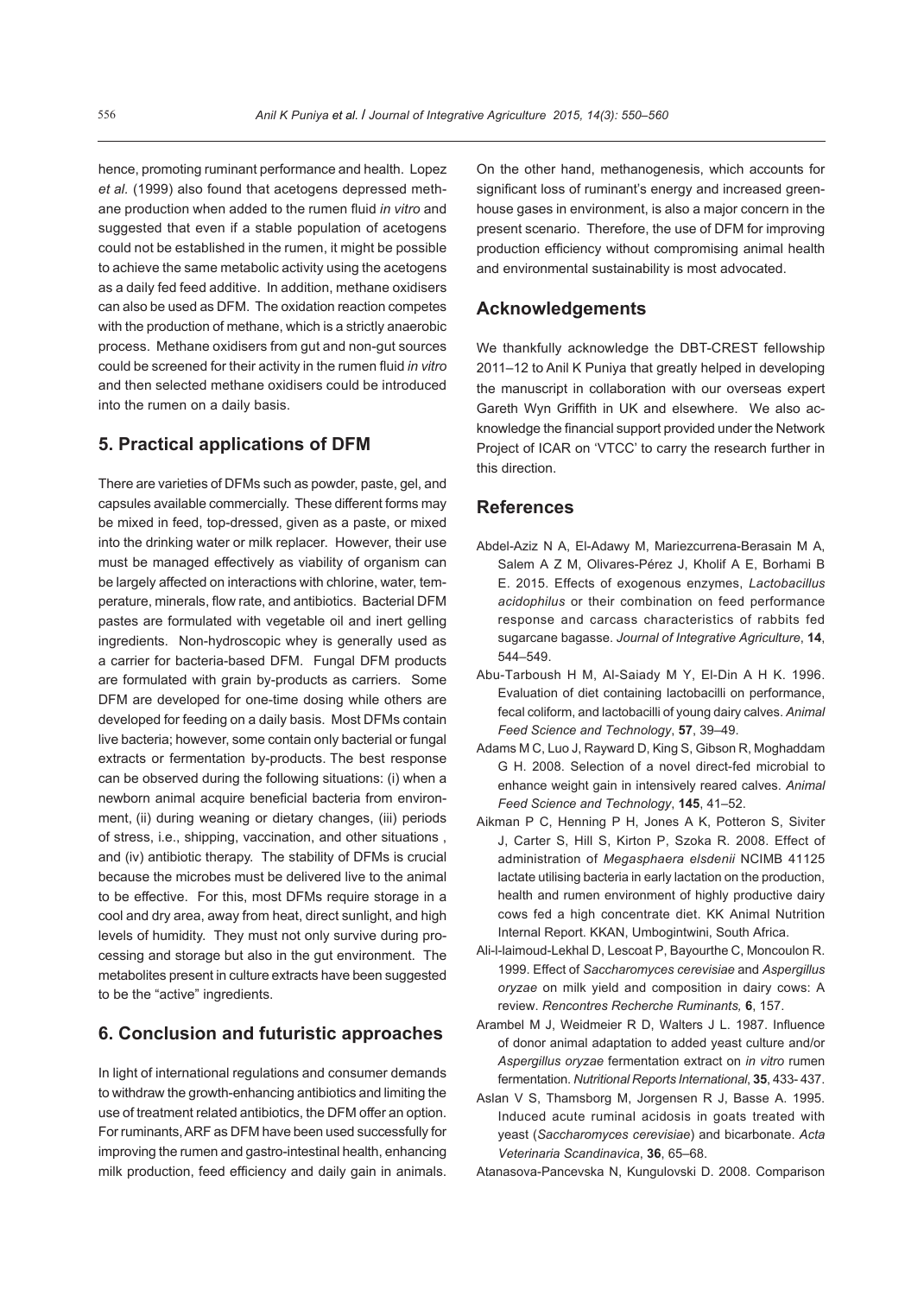of morphological and enzyme characteristics of anaerobic fungi isolated from *Cervus dama*. *Central European Journal of Biology*, **3**, 69–74.

- Atsushi K, Azuma J I, Koshijima T. 1984. Lignin-carbohydrate complexes and phenolic acids in bagasse. *Holzforschung*, **38**, 141–149.
- Barefoot S F, Klaenhammer T R. 1983. Detection and activity of lactacin B, a bacterioncin produced by *Lactobacillus acidophilus*. *Applied and Environmental Microbiology*, **45**, 1808–1815.
- Beauchemin K A, Yang W Z, Morgavi D P, Ghorbani, G R, Kautz W, Leedle J A Z. 2003. Effects of bacterial direct-fed microbials and yeast on site and extent of digestion, blood chemistry, and subclinical ruminal acidosis in feedlot cattle. *Journal of Animal Science*, **81**, 1628–1640.
- Beharka A A, Nagaraja T G, Morrill J L. 1991. Performance and ruminal development of young calves fed diets with *Aspergillus oryzae* fermentation extracts. *Journal of Dairy Science*, **74**, 4326–4336.
- Block E, Nocek J E, Kautz W P, Leedle J A Z. 2000. Direct fed microbial and anionic salt supplementation to dairy cows fed 21 days pre- to 70 days postpartum. *Journal of Animal Science*, **78**, 304.
- Blum D L, Li X L, Chen H, Ljungdahl L G. 1999. Characterization of an acetyl xylan esterase from the anaerobic fungus *Orpinomyces* sp. strain PC-2. *Applied and Environmental Microbiology*, **65**, 3990–3995.
- Boyd J, West J W, Bernard J K. 2011. Effects of the addition of direct-fed microbials and glycerol to the diet of lactating dairy cows on milk yield and apparent efficiency of yield. *Journal of Dairy Science*, **94**, 4616–4622.
- Breton A, Gaillard-Martinie B, Gerbi C, Gomez de Segura B, Durand R, Kherratia B. 1995. Location by fluorescence microscopy of glycosidases and a xylanase in the anaerobic gut fungi *Caecomyces communis*, *Neocallimastix frontalis*, and *Piromyces rhizinflata*. *Current Microbiology*, **31**, 224–227.
- Bruce B B, Gilliland S E, Bush L J, Staley T E. 1979. *Influence of Feeding Cells of Lactobacillus acidophilus on the Fecal Flora of Young Dairy Calves*. *Oklahoma Animal Science Research Report*. Stillwater, OK. p. 207
- Cakiroglu D, Meral Y, Pekmezci D, Akdag F. 2010. Effects of live yeast culture (*Saccharomyces cerevisiae*) on milk production and blood lipid levels of cows in early lactation. *Journal of Animal and Veterinary Advance*, **9**, 1370–1374.
- Callaway T R, Martin S A. 1997. Effects of cellobiose and monensin on *in vitro* fermentation of organic acids by mixed ruminal bacteria. *Journal of Dairy Science*, **80**, 1126–1135.
- Chang J S, Harper E M, Calza R E. 1999. Fermentation extract effects on the morphology and metabolism of the rumen fungus *Neocallimastix frontalis* EB188. *Journal of Applied Microbiology*, **86**, 389–398.
- Chaucheyras F, Fonty G, Bertin G, Gouet P. 1995. In vitro H<sub>2</sub> utilization by a ruminal acetogenic bacterium cultivated alone or in association with archaea methanogen is stimulated by a probiotic strain of *Sacharomyces cereviseae*. *Applied and*

*Environmental Microbiology*, **61**, 3466–1995.

- Chaucheyras-Durand F, Duran H. 2010. Probiotics in animal nutrition and health. *Beneficial Microbes*, **1**, 3–9.
- Christensen H R, Frokiaer H, Pestka J J. 2002. Lactobacilli differentially modulate expression of cytokines and maturation surface markers in murine dendritic cells. *Journal of Immunology*, **168**, 171–178.
- Comlekcioglu O, Ozkose E, Tutus A, Akyol I, Ekinci M S. 2010. Cloning and characterization of cellulase and xylanase coding genes from anaerobic fungus *Neocallimastix* sp. GMLF1. *International Journal of Agriculture and Biology*, **12**, 691–696.
- Coughlan M P, Hazlewood G P. 1993. Beta-1,4-D-xylandegrading enzyme systems: biochemistry, molecular biology and applications. *Biotechnology and Applied Biochemistry*, **17**, 259–289.
- Dagar S S, Kumar S, Mudgil P, Singh R, Puniya A K. 2011. Use of D1/D2 domain of large subunit rDNA as a taxonomic marker and differentiation of *Orpinomyces* spp. using PCR-RFLP. *Applied and Environmental Microbiology*, **77**, 6722–6725.
- Dey A, Sehgal J P, Puniya A K, Singh K. 2004. Influence of an anaerobic fungal culture (*Orpinomyces* sp.) administration on growth rate ruminal fermentation and nutrient digestion in calves. *Asian-Australasian Journal of Animal Science*, **17**, 820–824.
- Edwards J E, Kingston-Smith A H, Jimenez H R, Huws S A, Skot K P, Griffith G W, McEwan N R, Theodorou M K. 2008. Dynamics of initial colonization of nonconserved perennial ryegrass by anaerobic fungi in the bovine rumen. *FEMS Microbiology Ecology*, **66**, 537–545.
- Elghandour M M Y, Salem A Z M, Martínez Castañeda J S, Camacho L M, Kholif A E, Vázquez Chagoyán J C. 2015. Direct-fed microbes: A tool for improving the utilization of low quality roughages in ruminants. *Journal of Integrative Agriculture*, **14**, 526–533.
- Elghandour M M Y, Vázquez Chagoyán J C, Salem A Z M, Kholif A E, Martínez Castañeda J S, Camacho L M, Buendía G. 2014a. *In vitro* fermentative capacity of equine fecal inocula of nine fibrous forages in presence of different doses of *Saccharomyces cerevisiae*. *Journal of Equine Veterinary Science*, **34**, 619–625.
- Elghandour M M Y, Vázquez Chagoyán J C, Salem A Z M, Kholif A E, Martínez Castañeda J S, Camacho L M, Cerrillo-Soto M A. 2014b. Effects of *Saccharomyces cerevisiae* at direct addition or pre-incubation on *in vitro* gas production kinetics and degradability of four fibrous feeds. *Italian Journal of Animal Sciecne*, **13**, 295–301.
- Elliott R, Ash A J, Calderon-Cortes F, Norton B W, Bauchop T. 1987. The influence of anaerobic fungi on rumen volatile fatty acid concentrations *in vivo*. *The Journal of Agricultural Science*, **109**, 13–17.
- Erasmus L J, Botha P M, Kistner A. 1992. Effect of yeast culture supplement on production, rumen fermentation and duodenal nitrogen flow in dairy cows. *Journal of Dairy Science*, **75**, 3056–3065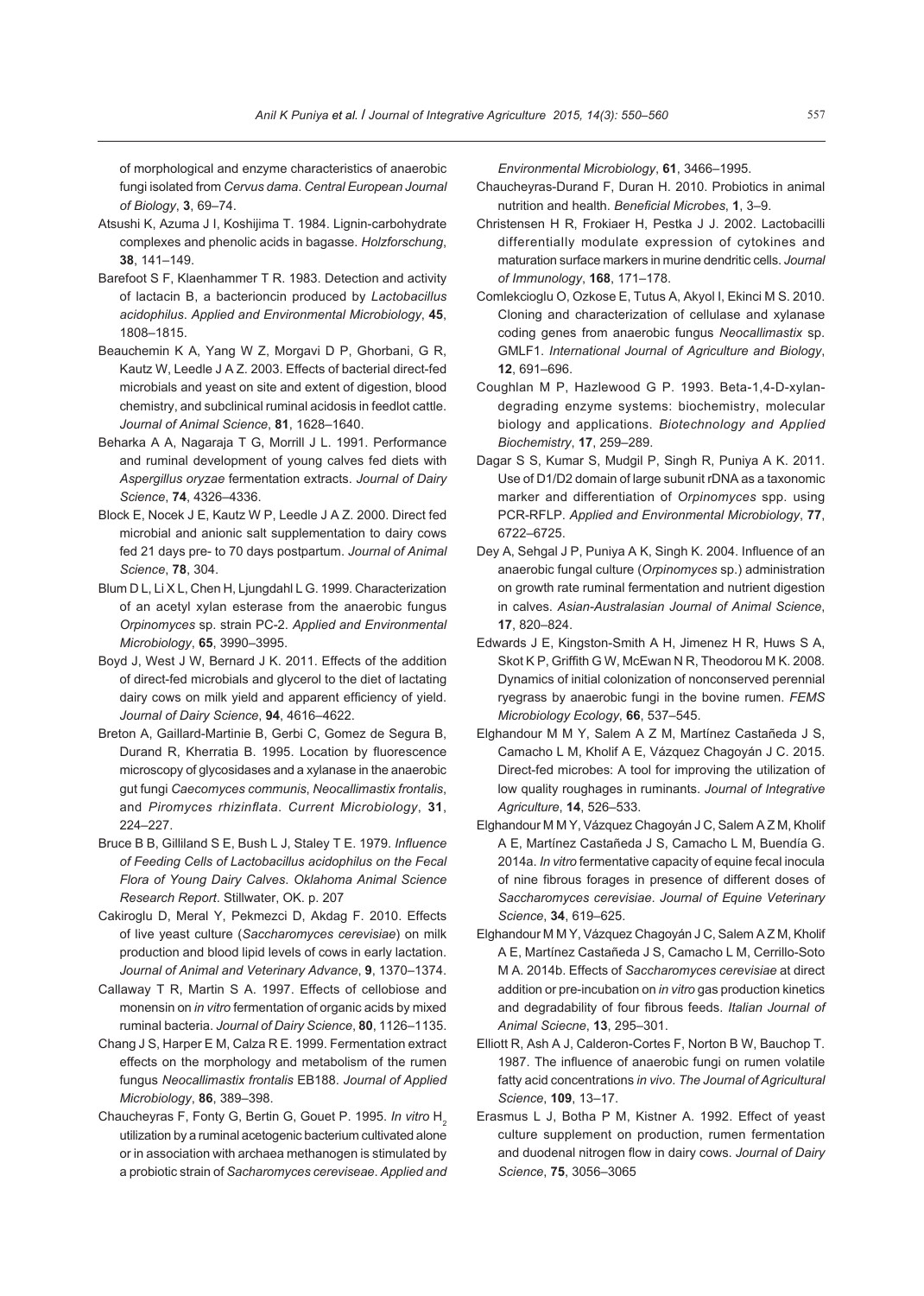- Erickson K L, Hubbard N E. 2000. Probiotic immunomodulation in health and disease. *American Society of Nutritional Science*, **130**, 403S–490S.
- Ewaschuk J B, Naylor J M, Chirino-Trejo M, Zello G A. 2004. *Lactobacillus rhamnosus* strain GG is a potential probiotic for calves. *Canadian Journal of Veterinary Research*, **68**, 249–253.
- Ford C W, Elliott R, Maynard P J. 1987. The effect of chlorite delignification on digestibility of some grass forage and on intake and rumen microbial activity in sheep fed barley straw. *Journal of Agricultural Science Cambridge*, **108**, 129–136.
- Gamo Y, Mii M, Zhou X G, Sar C, Santoso B, Arai I, Kimura K, Takahashi J. 2002. Effects of lactic acid bacteria, yeasts and galactooligosaccharide supplementation on *in vitro* rumen methane production. In: Takahashi J, Young B A, eds., *Greenhouse Gases and Animinal Agriculture*. Elsevier Science B.V., Amsterdam, The Netherlands. pp. 201–204.
- Gao A, Hou X, Yang J, Fu Q. 2008. Effects of elimination of anaerobic fungi in sheep on the microbes and ruminal fermentation. *Journal of Anhui Agricultural University*, **35**, 499–506. (in Chinese)
- Gao A, Wang H, Yang J, Shi C. 2013. The effects of elimination of fungi on microbial population and fiber degradation in sheep rumen. *Applied Mechanics and Materials*, **295–298**, 224–231.
- Gilliland S E, Bruce B B, Bush L J, Staley T E. 1980.Comparison of two strains of *Lactobacillus acidophilus* as dietary adjuncts for young calves. *Journal of Dairy Science*, **63**, 964–972.
- Gilliland S E, Speck M L. 1977. Antagonistic action of *Lactobacillus acidophilus* toward intestinal and food borne pathogens in associative cultures. *Journal of Food Protection*, **40**, 820–823.
- Gomez-Alarcon R A, Dudas C, Huber J T. 1990. Influence of *Aspergillus oryzae* on rumen and total tract digestion of dietary components. *Journal of Dairy Science*, **73**, 703–710.
- Gomez-Basauri J, de Ondarza M B, Siciliano-Jones J. 2001. Intake and milk production of dairy cows fed lactic acid bacteria and mannanoligosaccharide. *Journal of Dairy Science*, **84**(Suppl. 1), 283.
- Gordon G L R, Phillips M W. 1998. The role of anaerobic gut fungi in ruminants. *Nutrition Research Review*, **11**, 133–168.
- Gordon G L R, Phillips M W. 1993. Removal of anaerobic fungi from the rumen of sheep by chemical treatment and the effect on feed consumption and *in vivo* fibre digestion. *Letters in Applied Microbiology*, **17**, 220–223.
- Ha J K, Lee S S, Kim C H, Choi Y J, Min H K. 1994. Effect of fungal inoculation on ruminal fermentation characteristics enzyme activities and nutrient-digestion in sheep. *Proceedings of Society of Nutritional Physiology*, **3**, 197.
- Hagg F M, Henning P H. 2007. *Evaluation of Supplementation with Megasphaera elsdenii NCIMB 41125, a Lactate Utilizing Rumen Microorganism, on Performance in Holstein Dairy Cows*. *KK Animal Nutrition Internal Report*.

Higginbotham G E, Bath D L, Butler L J. 1993. Effect of feeding

*Aspergillus oryzae* extract on milk production and related responses in a commercial dairy herd. *Journal of Dairy Science*, **76**, 1484–1489.

- Holzapfel W H, Haberer P, Snel J, Schillinger U, Huis in't Veld J H J. 1998. Overview of gut flora and probiotics. *International Journal of Food Microbiology*, **41**, 85–101.
- Hossaini S M R, Bojarpour M, Mamouei M, Asadian A, Fayazi J. 2010. Effects of probiotics and antibiotic supplementation in daily milk intake of newborn calves on feed intake body weight gain, fecal scores and health condition. *Journal of Animal and Veterinary Advance*, **9**, 872–875.
- Huber J T. 1998. Yeast products help cattle handle heat. *Hoard's Dairyman*, **143**, 367.
- Ishtiyak M A, Sehgal J P, Sirohi S K. 2013. Isolation and hydrolytic enzymes production potential of fungal isolates from Murrah Buffaloes. *Indian Journal of Animal Nutrition*, **30**, 162–168.
- Isolauri E, Sutas Y, Kankaanpaa Y P, Arvilommi H, Salminen S. 2001. Probiotics: Effects on immunity. *American Journal of Clinical Nutrition*, **73**(Suppl. 2), 444S–450S.
- Jenny B F, Vandijk H J, Collins J A. 1991. Performance and fecal flora of calves fed a *Bacillus subtilis* concentrate. *Journal of Dairy Science*, **74**, 1968–1973.
- Jones G W, Rutter J M. 1972. Role of K88 antigen in the pathogenesis of neonatal diarrhoea caused by *Escherichia coli* in piglets. *Infection and Immunity*, **6**, 918–927.
- Kalmakoff M L, Barlett F, Teather R M. 1996. Are ruminal bacteria armed with bacteriocin? *Journal of Dairy Science*, **79**, 2297–2306.
- Kenney N. 2013. Impact of direct-fed microbials on nutrient utilization in beef cattle. MSc thesis, University of Kentucky, UKnowledge, UK.
- Khattab H M, Gado H M, Salem A Z M, Camacho L M, El-Sayed M M, Kholif A M, El-Shewy A A, Kholif A E. 2013. Chemical composition and *in vitro* digestibility of Pleurotus ostreatus spent rice straw. *Animal Nutrition and Feed Technology*, **13**, 173–182.
- Kholif A E, Khattab H M, El-Shewy A A, Salem A Z M, Kholif A M, El-Sayed M M, Gado H M, Mariezcurrena M D. 2014. Nutrient digestibility, ruminal fermentation activities, serum parameters and milk production and composition of lactating goats fed diets containing rice straw treated with *Pleurotus ostreatus*. *Asian-Australasian Journal of Animal Sciences*, **27**, 357–364.
- Klieve A V, Hegarty R S. 1999. Opportunities for biological control of methanogenesis. *Australian Journal of Agricultural Research*, **50**, 1315–1319.
- Komari R K, Reddy Y K L, Suresh J, Raj D N. 1999. Effect of feeding yeast culture (*Saccharomyces cerevisae*) and *Lactobacillus acidophilus* on production performance of crossbred dairy cows. *Journal of Dairy Science*, **82**(Suppl. 1), 128.
- Kopecny J, Hodrova B. 1995. Pectinolytic enzymes of anaerobic fungi. *Letters in Applied Microbiology*, **20**, 312–316.
- Krehbiel C R, Rust S R, Zhang G, Gilliland S E. 2003. Bacterial direct-fed microbials in ruminant diets: Performance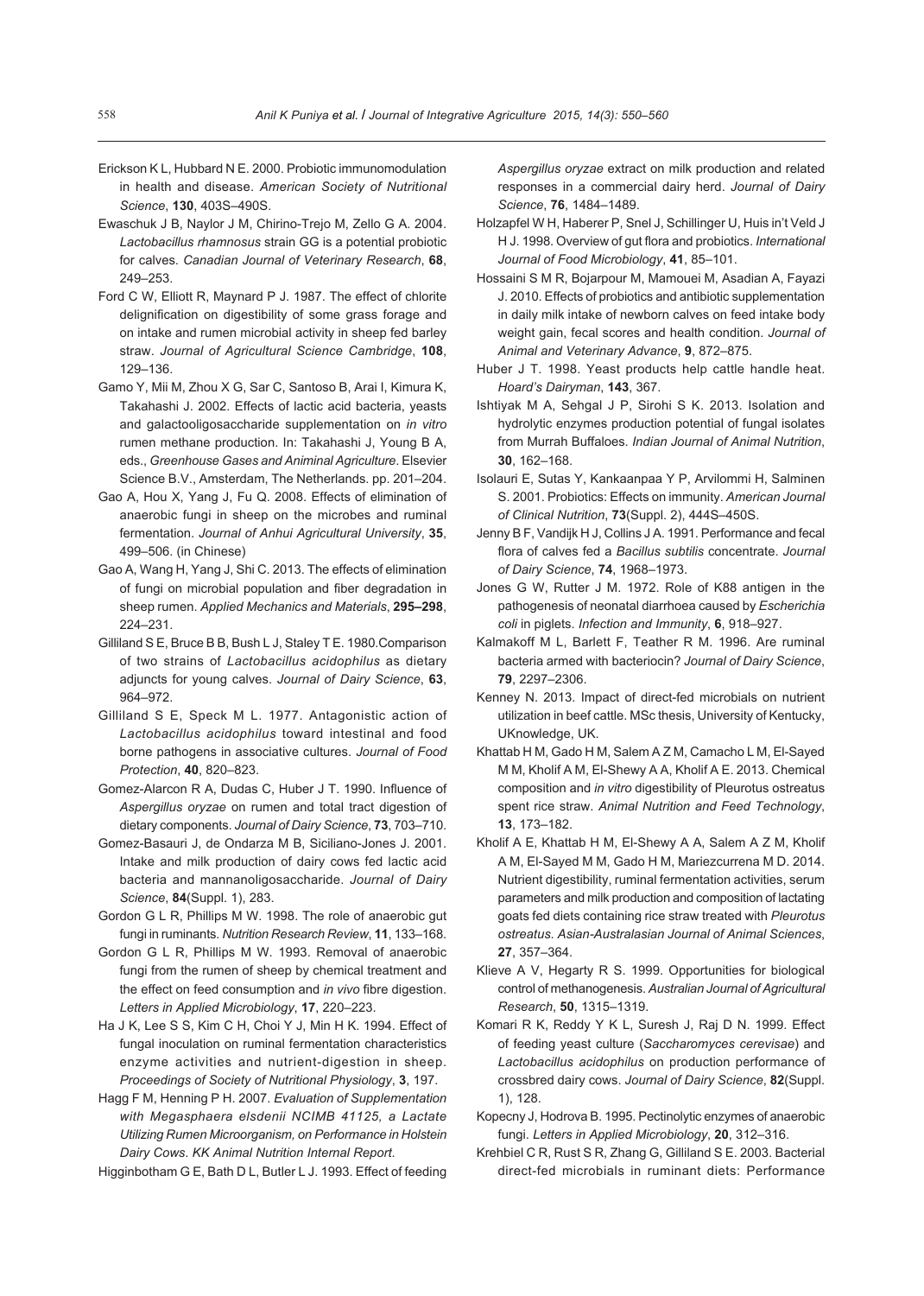response and mode of action. *Journal of Animal Science*, **81**, 120–132.

- Kumar S, Choudhury P K, Carro M D, Griffith G W, Dagar S S, Puniya M, Calabro S, Ravella S R, Dhewa T, Upadhyay R C, Sirohi S K, Kundu S S, Wanapat M, Puniya A K. 2014. New aspects and strategies for methane mitigation from ruminants. *Applied Microbiology and Biotechnology*, **98**, 31–44.
- Kumar S, Dagar S S, Puniya AK, Upadhyay R C. 2013a. Changes in methane emission, rumen fermentation in response to diet and microbial interactions. *Research in Veterinary Science*, **94**, 263–268.
- Kumar S, Dagar S S, Sirohi, S K, Upadhyay R C, Puniya A K. 2013b. Microbial profiles, *in vitro* gas production, dry matter digestibiltiy based on various ratio of roughage to concentrate. *Annals of Microbiology*, **63**, 541–545.
- Kumar S, Puniya A K, Puniya M, Dagar S S, Sirohi S K, Singh K, Griffith G W. 2009. Factors affecting rumen methanogens and methane mitigation strategies. *World Journal of Microbiology and Biotechnology*, **25**, 1557–1566.
- Lila Z A, Mohammed N, Yasui T, Kurokawa Y, Kanda S, Itabashi H. 2004. Effects of twin strain of *Saccharomyces cerevisiae*  live cells on mixed ruminal microorganism fermentation *in vitro*. *Journal of Animal Science*, **82**, 1847–1854.
- Lopez S, Valdes C, Newbold C J, Wallace R J. 1999. Influence of sodium fumarate on rumen fermentation *in vitro*. *British Journal of Nutrition*, **81**, 59–64.
- Manikumar B, Puniya A K, Singh K, Sehgal J P. 2004. *In vitro* degradation of cell wall and digestibility of cereal straws treated with anaerobic ruminal fungi. *Indian Journal of Experimental Biology*, **42**, 636–638.
- Mann S O, Grant C, Hobson P N. 1980. Interactions of *E*. *coli*  and lactobacilli in gnotobiotic lambs. *Microbiology Letters*, **15**, 141–144.
- Martin S A, Nisbet D J. 1992. Effect of direct-fed microbials on rumen microbial fermentation. *Journal of Dairy Science*, **75**, 1736–1744.
- McAllister T A, Bae H D, Yanke L J, Cheng K J, Muir A. 1994. Effect of condensed tannins from birds foot trefoil on endoglucanase activity and the digestion of cellulose filter paper by ruminal fungi. *Canadian Journal of Microbiology*, **40**, 298–305.
- Miller-Webster T, Hoover W H, Holt M, Nocek J E. 2009. Influence of yeast culture on ruminal microbial metabolism in continuous culture. *Journal of Dairy Science*, **85**, 2014- 2021.
- Mountfort D O, Asher R A. 1989. Production of xylanase by the ruminal anaerobic fungus *Neocallimastix frontalis*. *Applied and Environmental Microbiology*, **55**, 1016–1022.
- Mwenya B, Sar C, Pen B, Morikawa R, Takaura K, Kogawa S, Kimura K, Umetsu K, Takahashi J. 2006. Effect of feed additives on ruminal methanogenesis and anaerobic fermentation of manure in cows and steers. *International Congress Series*, **1293**, 209–212.
- Newbold C J, Wallace R J, McIntosh F M. 1996. Mode of action of the yeast *Saccharomyces cerevisiae* as a feed additive

for ruminants. *British Journal of Nutrition*, **76**, 249.

- Newman K E, Jacques K A. 1995. Microbial feed additives for pre-ruminants. In: Wallace R J, Chesson A, eds., *Biotechnology in Animal Feeds and Animal Feeding*. VCH, Weinheim, Germany. pp. 247–258
- Nisbet D J, Martin S A. 1991. Effect of a *Saccharomyces cerevisiae* culture on lactate utilization by the ruminal bacterium *Selenomonas ruminantium*. *Journal of Animal Science*, **69**, 4628.
- Nocek J E, Kautz W P. 2006. Direct-fed microbial supplementation on ruminal digestion, health, and performance of pre- and postpartum dairy cattle. *Journal of Dairy Science*, **89**, 260–266.
- Novotna Z, Fliegerova K, Simunek J. 2008. Characterization of chitinases of polycentric anaerobic rumen fungi. *Folia Microbiologica* (Praha), **53**, 241–245.
- Novotna Z, Prochazka J, Simunek J, Fliegerova K. 2010. Xylanases of anaerobic fungus *Anaeromyces mucronatus*. *Folia Microbiologica* (Praha), **55**, 363–367.
- Oetzel G R, Emery K M, Kautz W P, Nocek J E. 2007. Directfed microbial supplementation and health and performance of pre- and postpartum dairy cattle: A field trial. *Journal of Dairy Science*, **90**, 2058–2068.
- Ondarza de M B, Sniffen C J, Graham H, Wilcock P. 2010. Case study: Effect of supplemental live yeast on yield of milk and milk components in high-producing multiparous Holstein cows. *Professional Animal Scientist*, **26**, 443–449.
- Paul S S, Kamra D N, Sastry V R, Sahu N P, Agarwal N. 2004. Effect of anaerobic fungi on *in vitro* feed digestion by mixed rumen microflora of buffalo. *Reproduction Nutrition and Development*, **44**, 313–319.
- Paul S S, Kamra D N, Sastry V R, Sahu N P. 2006. Effect of adding an anaerobic fungal culture isolated from a wild blue bull (*Boselophus tragocamelus*) to rumen fluid from buffaloes on *in vitro* fibrolytic enzyme activity, fermentation and degradation of tannins and tannin-containing Kachnar tree (*Bauhinia variegata*) leaves and wheat straw. *Journal of Science and Food Agriculture*, **86**, 258–270.
- Plata F P, Mendoza G D, Barcena-Gama J R, Gonzalez S M. 1994. Effect of a yeast culture (*Saccharomyces cerevisiae*) on neutral detergent fiber digestion in steers fed oat straw based diets. *Animal Feed Science and Technology*, **49**, 203–210.
- Qiu R, Croom J, Ali R A, Ballou A L, Smith C D, Ashwell C M, Hassan H M, Chiang C C, Koci M D. 2012. Dierct fed microbial supplementation repartitions host energy to the immune system. *Journal of Animal Science*, **90**, 2639–2651.
- Raeth-Knight M L, Linn J G, Jung H G. 2007. Effect of directfed microbials on performance, diet digestibility, and rumen characteristics of holstein dairy cows. *Journal of Dairy Science*, **90**, 1802–1809.
- Riddell J B, Gallego A J, Harmon D L, McLeod K R. 2010. Addition of a *Bacillus* based probiotic to the diet of preruminant calves: Influence on growth, health, and blood parameters. *International Journal of Applied Research in Veterinary Medicine*, **8**, 78–85.